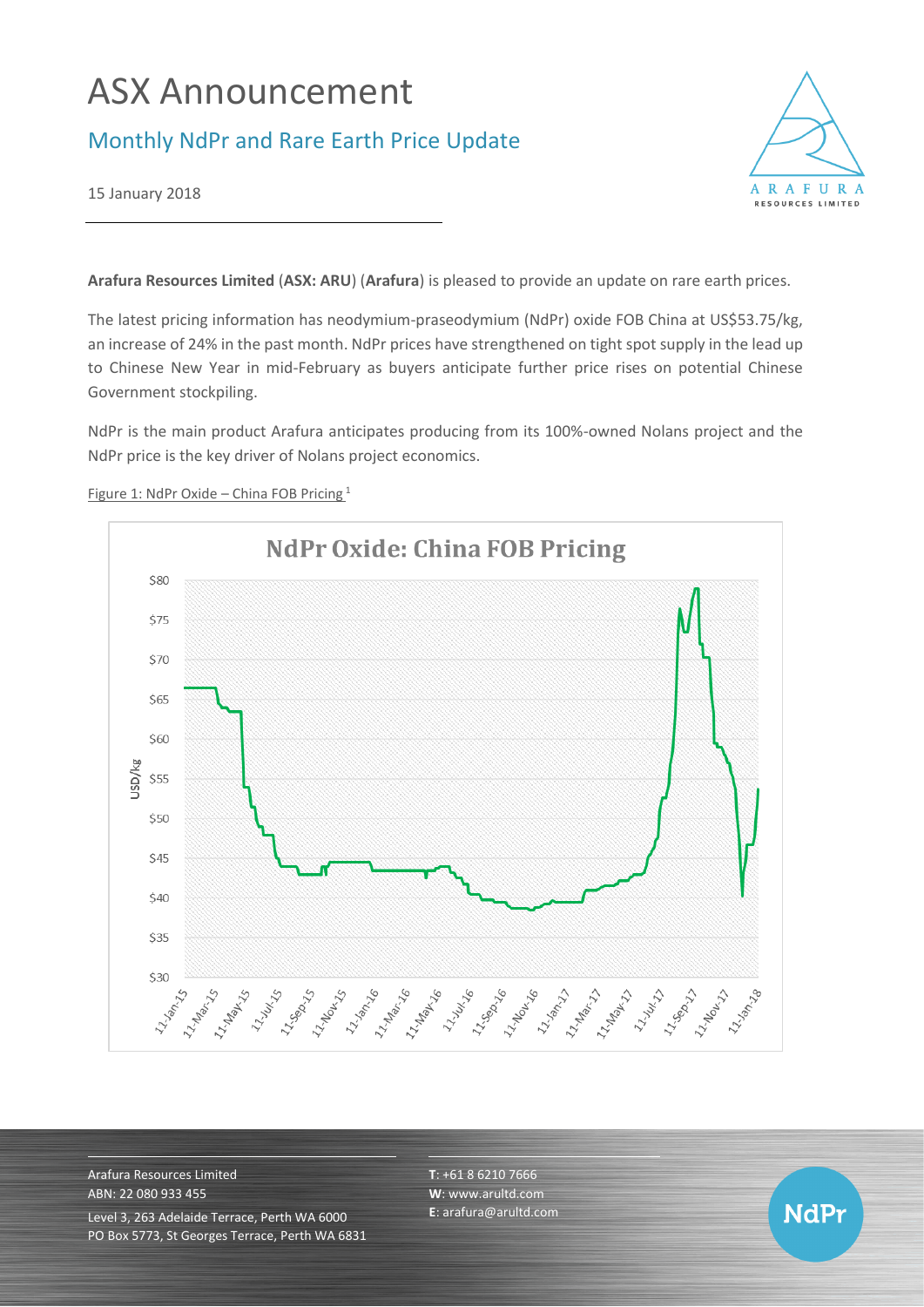

#### About NdPr

NdPr is in short supply globally and is the critical raw material in the manufacture of ultra-strong, highperformance NdFeB permanent magnets, which are used extensively in the automotive industry for electric components such as seats, mirrors, wipers, steering and braking.

Importantly, the compound has also emerged as a key enabler of hybrid and electric vehicles as highperformance magnets play a key role in electric traction motors. While traditional petrol or diesel combustion engine motor vehicles each use approximately 0.7 kg of NdPr oxide, electric or hybrid vehicles require an additional 1 kg.

The increasing shift towards hybrid and electric drivetrain technologies among the world's leading automotive manufacturers is expected to continue to positively influence market fundamentals for NdPr.

The demand for NdPr oxide is expected to grow at 8% per annum to 2025 from current global consumption of 33,340 tonnes.

#### About Arafura's Nolans NdPr Project <sup>2</sup>

Arafura's Nolans NdPr project, located 135 kilometres north-north-west of Alice Springs in Australia's Northern Territory, is supported by Mineral Resources of 56 million tonnes grading 2.6% total rare earth oxide (TREO) that contain approximately 382,000 tonnes of NdPr oxide. The project is forecast to produce 14,000 tonnes of TREO per annum, including 3,600 tonnes of NdPr oxide per annum, over a 30+ year mine life.

- ENDS -

| For further information contact: | <b>Media enquiries:</b>           |
|----------------------------------|-----------------------------------|
| Gavin Lockyer                    | Luke Forrestal                    |
| <b>Managing Director</b>         | <b>Media and Capital Partners</b> |
| T: +61 8 6210 7666               | M: +61 411 479 144                |

<sup>1</sup>*Market price information sourced from independent price reporting agency.*

<sup>2</sup>*Refer Arafura Resources ASX release 7 June 2017 for additional and qualifying information on the Mineral Resources that underpin the production target and provides the material assumptions on which the production target is based. Arafura confirms that all material*  assumptions underpinning the forecast financial information derived from its 14,000 tpa TREO production target and the production target *itself, continue to apply and have not materially changed since the 7 June 2017 release.*